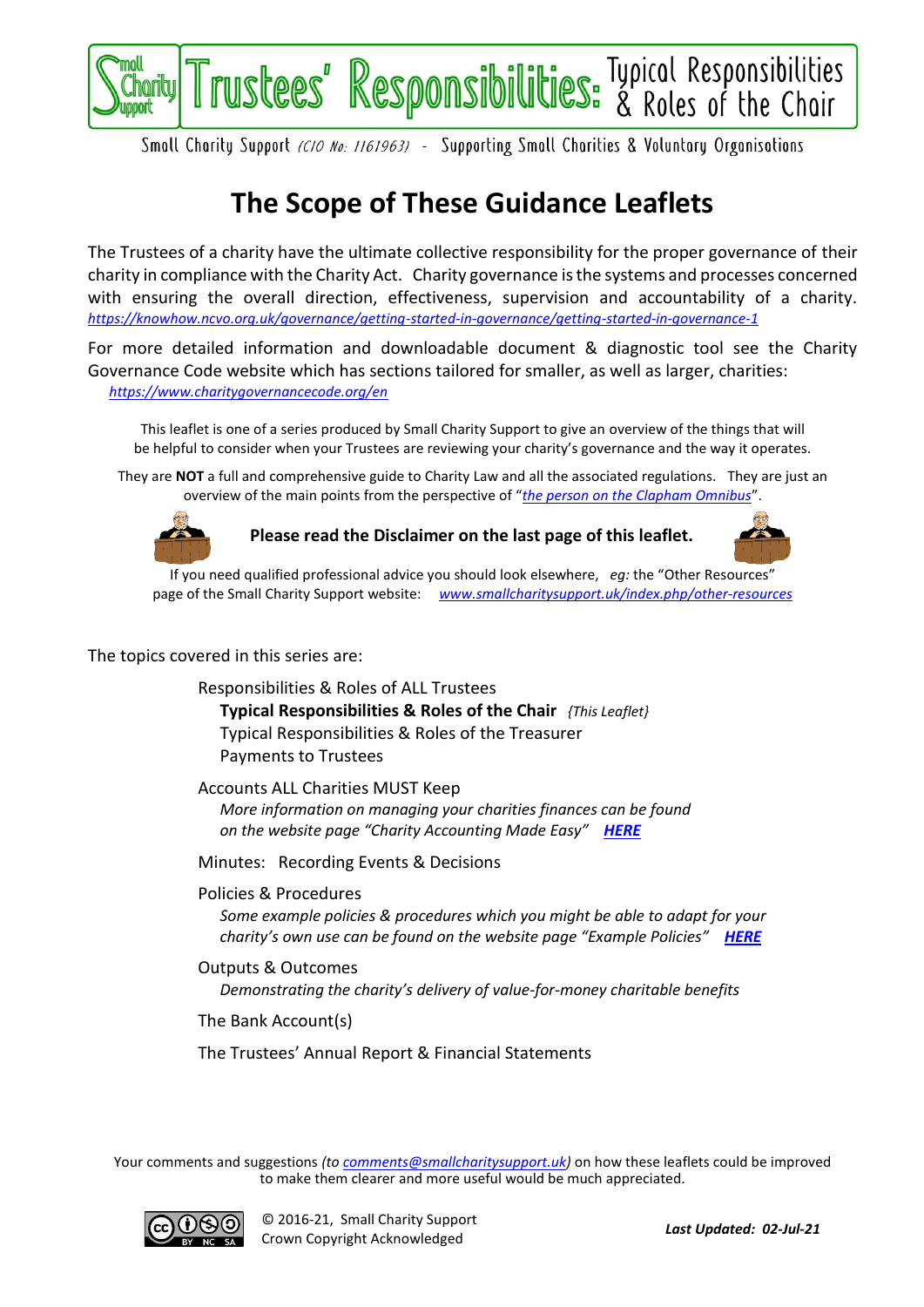# **Typical Roles & Responsibilities of The Chair**

This leaflet is designed so that, as well as being guidance for the setting up of a new charity, it can also be used as an Induction Leaflet for new Chairs at any stage in the life of the Charity. There is a complementary leaflet on the Typical Roles & Responsibilities of the Treasurer.

# **Contents**

| 1. |              |                  |  |
|----|--------------|------------------|--|
| 2. |              |                  |  |
|    |              |                  |  |
|    |              |                  |  |
|    |              |                  |  |
| 3. |              |                  |  |
|    | 3.1.         |                  |  |
|    | 3.2.         |                  |  |
|    | 3.3.         |                  |  |
|    | 3.4.<br>3.5. |                  |  |
|    |              | 3.5a             |  |
|    |              | 3.5 <sub>b</sub> |  |
|    |              | 3.5c             |  |
|    |              | 3.5d             |  |
|    |              |                  |  |
| 4. |              |                  |  |
|    | 4.1.         |                  |  |
|    | 4.2.         |                  |  |
|    | 4.3.         |                  |  |
| 5. |              |                  |  |
|    | 5.1.         |                  |  |
|    | 5.2.         |                  |  |
|    | 5.3.         |                  |  |
|    |              | 5.3a             |  |
|    |              | 5.3 <sub>b</sub> |  |
|    |              | 5.3c             |  |
|    | 5.4.         |                  |  |
|    | 5.5.         |                  |  |
|    |              |                  |  |
| 6. |              |                  |  |
|    | 6.1.         |                  |  |
|    | 6.2.         |                  |  |
| 7. |              |                  |  |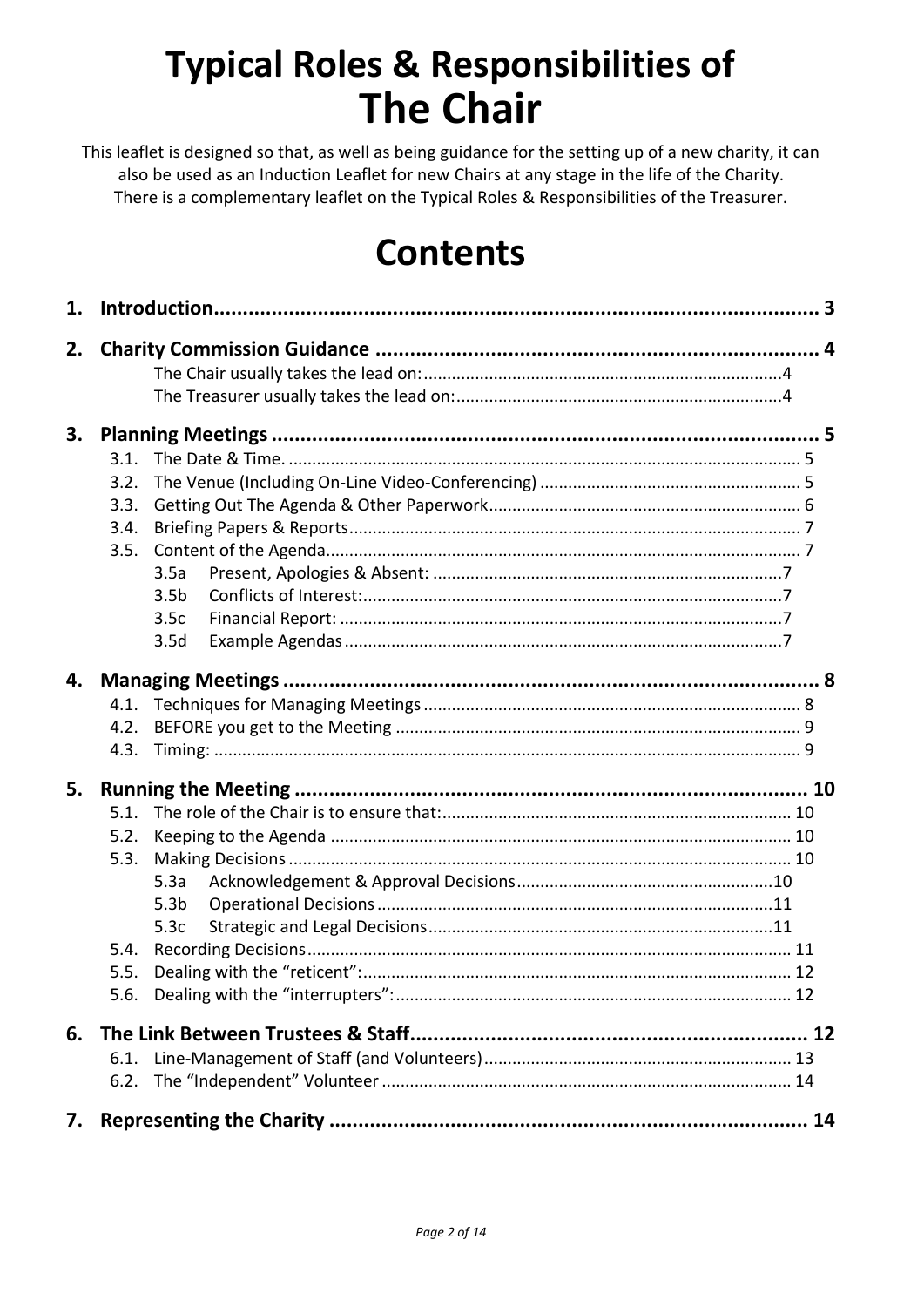# **Typical Roles & Responsibilities of The Chair**

# <span id="page-2-0"></span>**1. Introduction**

Be not afraid of greatness. Some are born great, some achieve greatness, and others have greatness thrust upon them. *William Shakespeare, Twelfth Night*



Thank you for volunteering to become an Officer (*eg:* Chairperson, Treasurer, Secretary) of your Charity's Board of Trustees. Whether it's something you've always aspired to, or feel that you've just been "landed with it" because there seemed to be nobody else willing to take it on, it can seem like a very daunting task if it's something you've never done before.

Like the Charity Boards of Trustees that they part of, charity Chairs come in a great variety of "shapes and sizes". Yes – there are some "helpful hints" that can smooth things along and help to avoid the more common traps and difficulties. But you will always be a better Chair by finding the way to do things that suit you best rather than trying to emulate somebody else – particularly if that "somebody else" was widely regarded as "an hard act to follow".



So, in addition to the quotation from Shakespeare (above) it is wise to remember the words of Judy Garland: *Always be a first-rate version of yourself, instead of a second-rate version of somebody else.*

The hints and suggestion in these guidance-notes are, therefore, not intended to be prescriptive of your duties and responsibilities, but just some things to be borne in mind when setting your own style for being the Chair of your charity's Board of Trustees.

Most small charities do not now need to have a designated Secretary, unless their governing document specifically requires it. The formal role of "Secretary" as an officer of an organisation originated from the time when companies of all sizes were required by law to have an administrative lead. But that requirement was abolished for small companies some time ago as being superfluous. Of course, every organisation needs someone to take responsibility for maintaining its key records (minutes, membership lists, *etc*) in good order. But the requirement that such person needs to be formally appointed as "Company Secretary" (*ie:* "Charity Secretary") now exists only in "folk law" (unless, of course, your charity's governing document specifically requires it to have a Secretary as a Charity Officer.). Accordingly there is no legal definition of the responsibilities of "Company Secretary).

These guidance-notes are intended to be a supplement to the more general guidance-notes in the companion leaflet, 4a: Trustees, and similarly includes hyperlink references to other relevant material on the internet.



In these notes, guidance which is required reading is indicated by the icon to the left.

Recommended guidance which you should be aware of and have to hand to refer to when necessary, is indicated by the icon to the right.

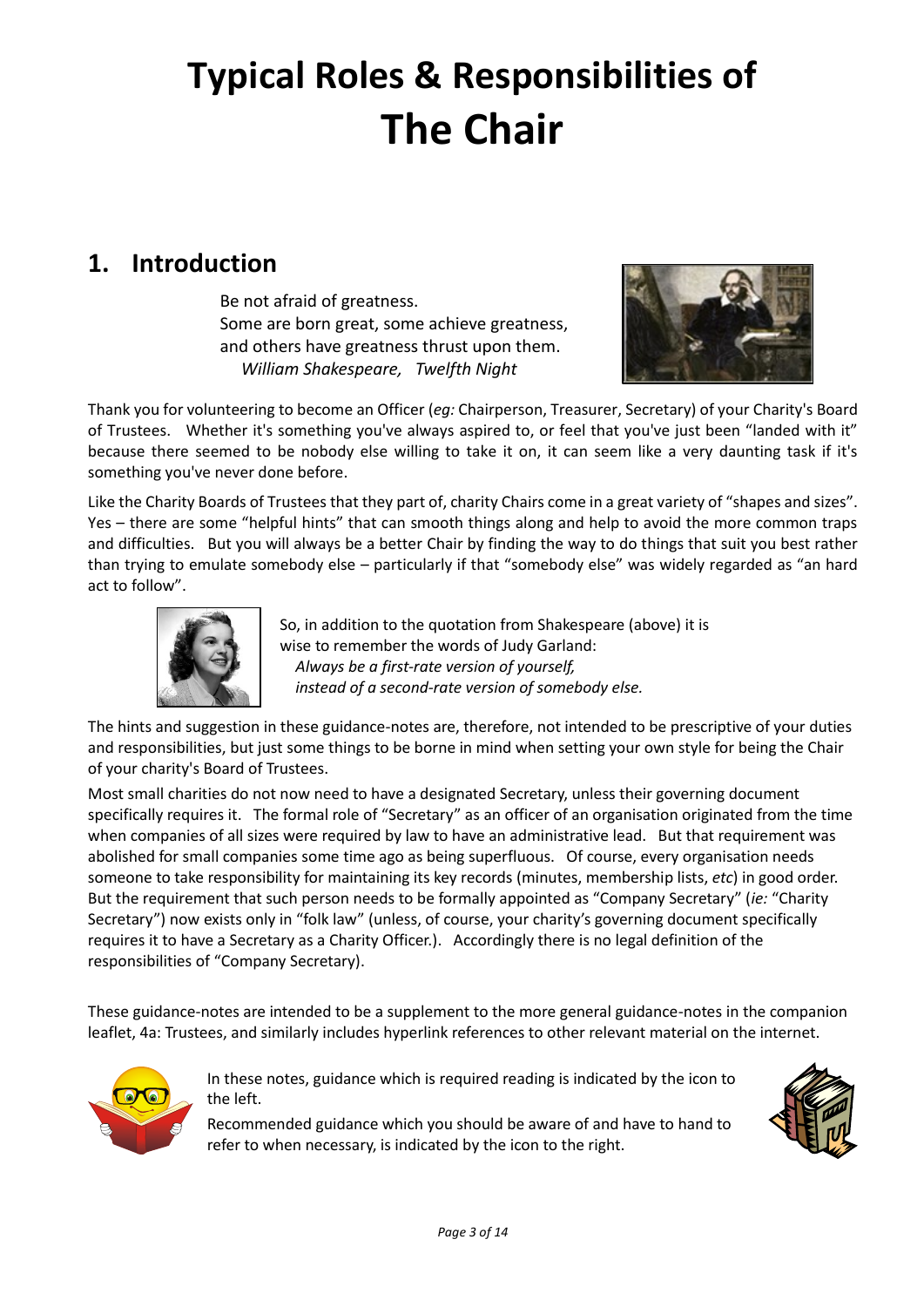# <span id="page-3-0"></span>**2. Charity Commission Guidance**

A good place to start is the Charity Commission general guidance for charity trustees, *"The Essential Trustee"*, which exists in two forms:

The full version: *"The Essential Trustee – What you need to know, What you need to do"* [https://www.gov.uk/government/uploads/system/uploads/attachment\\_data/file/451020/CC3.pdf](https://www.gov.uk/government/uploads/system/uploads/attachment_data/file/451020/CC3.pdf)

which is just over 30 pages long, is the definitive guide;

There is also an abbreviated version: *"Being a Trustee"*

 *[www.gov.uk/government/uploads/system/uploads/attachment\\_data/file/336540/CC3\\_easy\\_read.pdf](https://www.gov.uk/government/uploads/system/uploads/attachment_data/file/336540/CC3_easy_read.pdf)* which is only 20 pages long – most of which is big pictures and very simple text – an "Easy Read".



You really ought to have downloaded a copy of the full version from the Charity Commission web-site using the above link. It is not expected that you will have read it in detail from cover to cover, but you definitely should be familiar with its general content and always have it ready to hand should any issues arise.

## **But the abbreviated version is definitely mandatory reading for ALL trustees – and, particularly, for the Chair of the Board of Trustees.**

Section 12.5 of the full version outlines the roles of charity Chairs and Treasurers as follows:

*Some trustees have special roles, such as the chair and the treasurer. They are known as officers.*

### *However, charity officers DON'T usually have any extra powers or responsibilities than the other trustees.*

*For example:*

- *1. Officers can't make decisions except in accordance with any delegated authority agreed by the trustees, and should notify the other trustees of any decisions made;*
- *2. ALL trustees share responsibility for finances (not just the treasurer).*

### <span id="page-3-1"></span>*The Chair usually takes the lead on:*

- *planning and running trustee meetings and he/she might have a second or casting vote if a vote on a trustees' decision is tied (but only if this is specified in the charity's governing document);*
- *representing the charity at events, both those put on by the charity itself and those organised by other charities with related interests;*
- *working as a link between trustees and staff.*

### <span id="page-3-2"></span>*The Treasurer usually takes the lead on:*

- *making sure the charity keeps proper accounts*
- *reviewing the charity's financial performance*
- *drawing up policies for finance and investment*
- *ensuring that the charity has robust and effective financial controls in place*

*In particular, note that neither the Chair nor the Treasurer has any authority to over-rule any decision made by the majority of Trustees.*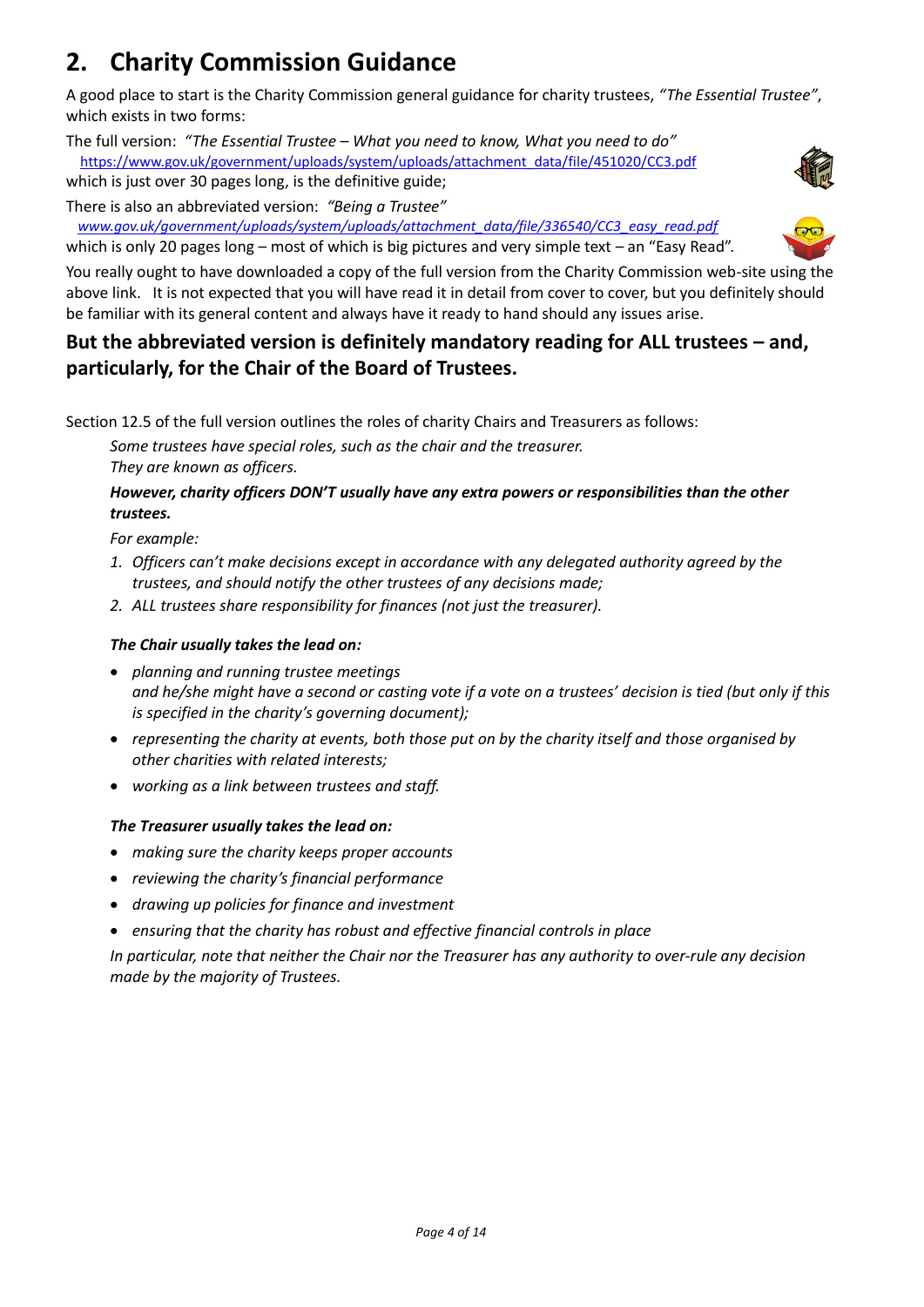# <span id="page-4-0"></span>**3. Planning Meetings**

The Charity Commission guidance on running Trustees meeting can be found in their publication "CC48 - Charities and Meetings", *<https://www.gov.uk/government/publications/charities-and-meetings-cc48>*

### <span id="page-4-1"></span>**3.1.** *The Date & Time.*

Although not specifically a duty of the Chair, the Chair will often be the lead in organising the date & time of Trustees' meetings (and the expression "It's like herding cats" often comes to mind).

However, there are things that can be done to simplify the matter.

The most fundamental (and, usually, the most successful) is to find out which date(s) and time(s) the Trustees usually have no other regular commitments and then schedule your Trustees meetings regularly at the most available date/time , *eg:* 8:00pm on the first



Monday of the month, quarterly, monthly, or as frequently as appropriate (bearing in mind that your charity's governing document might specify the minimum number of Trustees meetings to be held each year). Those can then be published well in advance (often up to a year or more in advance) leaving Trustees with few excuses for "other pre-arranged commitments".

Of course, clashes will occur from time to time and Trustees will need to apologise for absence. But Trustees who are frequently absent from meetings which have been published well in advance should be asking themselves whether it is appropriate for them to continue as a Trustee if they are unable to give it the commitment it requires. **And you should be asking the same question, too!!**

Your charity's governing document will probably have a clause about automatic termination of the appointment of a Trustee who is routinely absent from meetings.

For organising *ad hoc* meetings there are some very useful little on-line meeting schedulers, of which Doodle® is one of the better-known *[\(http://doodle.com/\)](http://doodle.com/)*. There is a free version (paid for by the advertisements) and an inexpensive premium version without advertisements and more functionality.

Otherwise it's down to putting in the time and effort needed to e-mail/telephone Trustees with this option and that option until a date/time when all (or, more usually, most) Trustees can make it.

If the Charity has a paid administrator, or perhaps some volunteers to "help with the paperwork", it is perfectly OK for the Chair to delegate some of the "paperwork" of organising the date/time/venue to them, but should still retain overall responsibility for ensuring that all the arrangements are done and communicated to all the Trustees in a timely and effective manner.

### <span id="page-4-2"></span>**3.2.** *The Venue (Including On-Line Video-Conferencing)*

Finding a convenient, affordable & available venue can also be a problem, particularly if left to the last minute and even more so if Trustees are widely scattered.

It is important to note that it has been established by the courts that in order to be recognised as a legally valid meeting all the participants must be able to see as well as hear each other (unless the charity's governing document SPECIFICALLY says something different). So that means that any decisions made at/by meetings/conferences held by telephone would not normally be recognised by the courts as legally valid/binding.

As internet technology becomes more sophisticated and more widely available, the use of on-line videoconferencing for "virtual" (*ie:* rather than "together in person") meetings in which all the participants CAN see and hear each other is becoming more common. The current model governing documents for Charitable Companies *(Article 41)* and Charitable Incorporated Organisations *(Article 15(4))* explicitly make provision for meetings to be held "electronically". But the current model governing documents for unincorporated associations and small charities do not. If in doubt the Chair should always check that their charity's governing document allows online video-conferencing BEFORE organising such a meeting, particularly if there will be any contentious matters on the agenda.

Google "Hang-Outs" offers on-line video "Hang-Outs" (*ie:* "meetings") of up to 10 people for free *[\(https://tools.google.com/dlpage/hangoutplugin/\)](https://tools.google.com/dlpage/hangoutplugin/)* . Skype has similar facilities for on-line video-conferencing of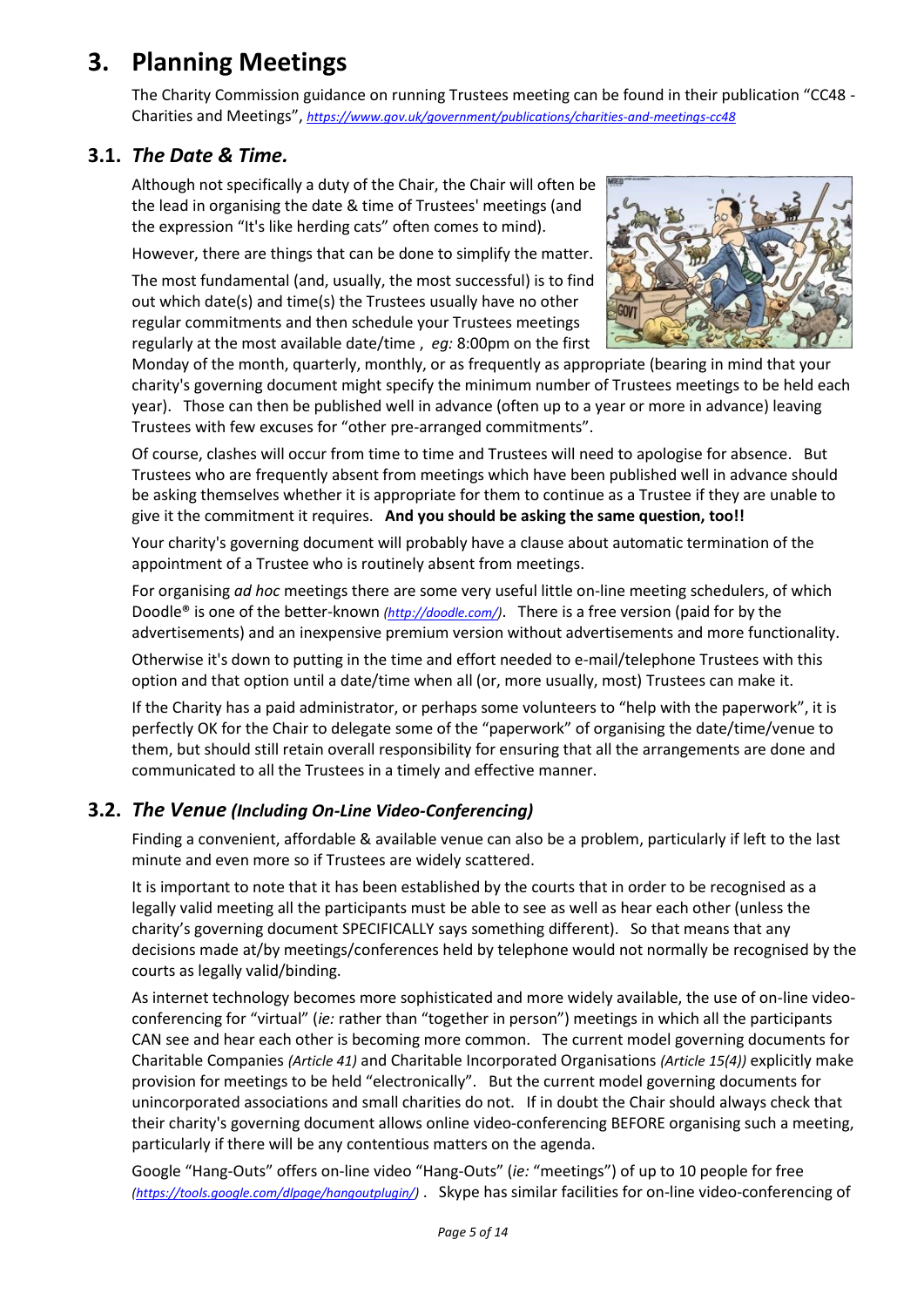up to 10 participants. It used to require that at least one of the participants had a Skype Premium Account to "host" the meeting but, no doubt under pressure from Google Hang-Outs, is now also free *[\(http://www.skype.com/en/features/\)](http://www.skype.com/en/features/)*.

Some other internet service providers also provide on-line video-conferencing facilities.

Of course, holding Trustees meetings by on-line video-conferencing requires that all those participating have the appropriate equipment (computer, high-speed internet access, web-cam, microphone, speakers/headphones, relevant software) AND the knowledge and ability to use them effectively.

For some video-conferencing can be a novel (and rather intimidating) experience. So before holding an important Trustee meeting by on-line video-conferencing it is important to have undertaken some "dummy runs" (perhaps just one-to-one initially or with a small group) to ensure that everyone can use the technology to connect and communicate without difficulty. There is nothing worse than a meeting which suffers "interminable" delays while individual participants "fiddle with their technology" to enable them to see and/or hear and/or be seen by and/or be heard by the other participants in the meeting.

### <span id="page-5-0"></span>**3.3.** *Getting Out The Agenda & Other Paperwork*

It is usually the responsibility of the Chair to ensure that there is a proper and appropriate agenda prepared for the meeting and that all papers relevant to the meeting are pulled together and circulated to all the participants sufficiently well in advance of the meeting for them to have had adequate time to read and understand them.

The bane of many Boards of Trustees (and, particularly, of their Chairs) are those Trustees who turn up to meetings, mutter incoherently, ask stupid questions and either vote half-heartedly or abstain because they haven't bothered to read and understand the papers in advance of the meeting.

But if they haven't been able to read and understand the papers in advance because they didn't receive them in good time, the blame for that lies squarely with the Chair (unless, of course, the Chair has been badly let down by incompetent administrative support).

So, 2 – 3 weeks before the meeting it is good for the Chair to draft a preliminary agenda with all the routine items plus any already known items already in place. This is then circulated to all the participants to pre-inform them of what will be on the Agenda and, more importantly, to give them an opportunity to identify any items that they want raised and considered which are not already on the first draft agenda. Participants should be given a deadline (*eg:* not less than one "clear week"<sup>1</sup> before the meeting) to return their comments and any additional items they want included. That gives the Chair time to re-organise the Agenda as appropriate.

Equally importantly, it also enables the Chair to prevent anyone from springing a new item on the meeting (*eg:* as "Any Other Business") either because they were just careless in not raising it earlier or, more specifically, as a way of trying to catch the other Trustees "off-guard" and rush a "difficult" item through before the other Trustees have had adequate time to think about all the ramifications.

Having called for additional agenda items to be notified well in advance, the Chair is perfectly entitled to decline to allow major and/or contentious items to be raised without prior warning (unless, of course, there is a legitimate reason why it could not have been identified earlier).

Of course, since all Trustees have equal responsibility for the running of the charity, if the **majority** of Trustees really did want to consider the item straight away the Chair wouldn't have much grounds for disagreeing unless there was a procedural issue which would make that contrary to the governing document (*eg:* someone trying to propose a resolution which, under the governing document, required more prior notice to have been given).

<sup>1</sup> A "clear period" (week, month, whatever) is defined by company law as not including the day of the meeting and the day of the deadline. So, if the meeting were to be on a Wednesday, a "clear week" deadline would fall on the Tuesday of the previous week.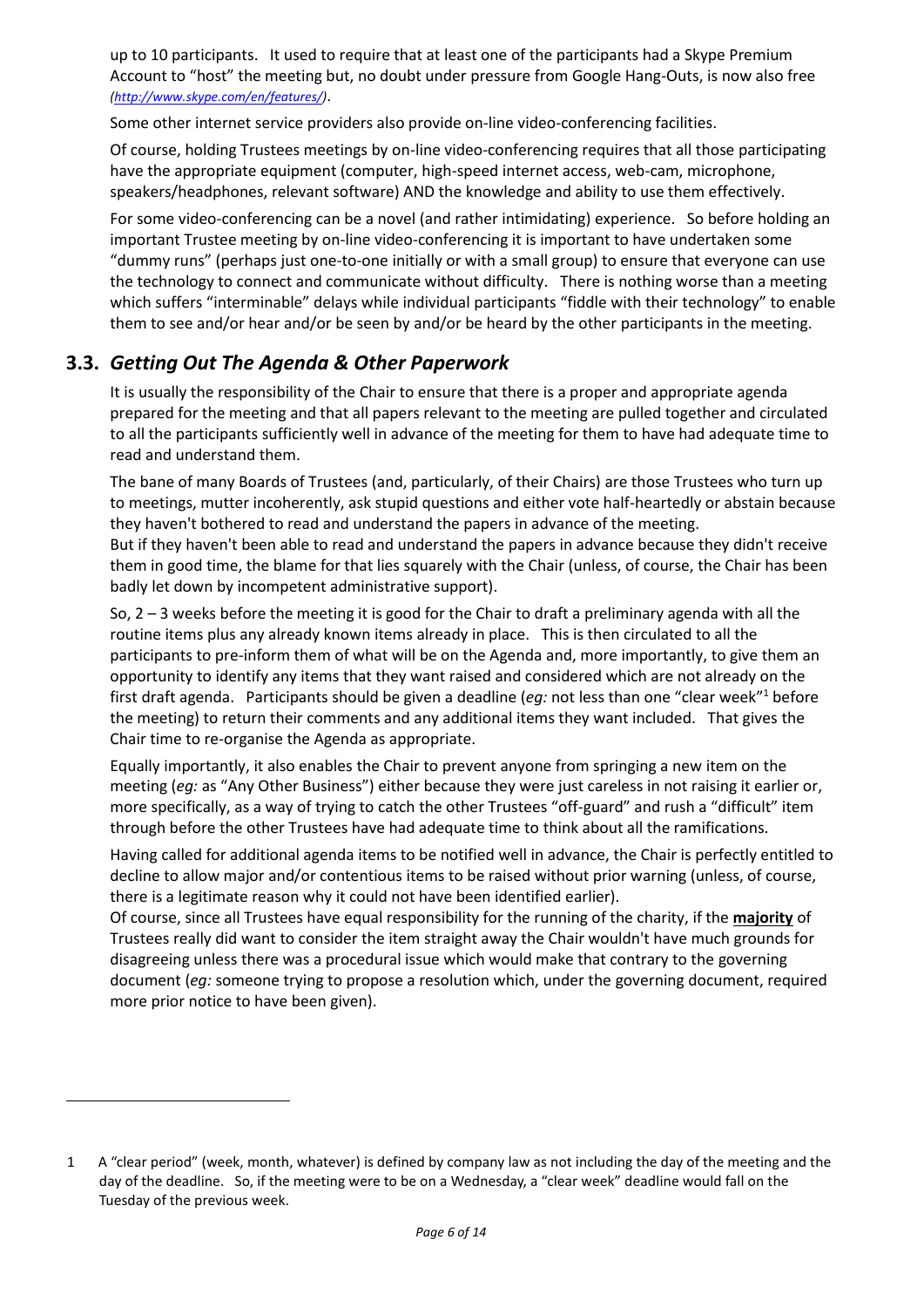## <span id="page-6-0"></span>**3.4.** *Briefing Papers & Reports*

Where there are important matters to consider – and particularly where there are important decisions to be made (as described later in section [5.3\)](#page-9-3) – the Chair should insist that the lead Trustee(s) for the matter provide(s) the Trustees IN ADVANCE with appropriate reports or background information (sometimes called "Briefing Papers") on the matter.

And such Briefing Papers should be circulated with the Agenda in advance of the meeting.

### <span id="page-6-1"></span>**3.5.** *Content of the Agenda*

There is no mandatory structure for the content of the Agenda for a charity Trustees meeting though, inevitably, certain items tend to occur very frequently, to the point of almost appearing to be mandatory.

#### <span id="page-6-2"></span>*3.5a Present, Apologies & Absent:*

It is clearly essential that the meeting should start off by formally identifying those who are present and absent. If a significant number of people are absent it will be necessary to check – and record formally – whether the meeting is quorate (*ie:* has sufficient members present to be legally able to make decisions). This is particularly important for meetings at which significant decisions are to be taken. A note should also be made (and recorded) of any participants in the meeting who are not entitled to vote, *eg:* honorary posts (*eg:* President); people with a key administration role (*eg:* minutes secretary, office manager); professional advisors/consultants.

#### <span id="page-6-3"></span>*3.5b Conflicts of Interest:*

It is not usually necessary to have "Conflicts of Interest" as a routine agenda item. But it will be included on those occasions where it is known in advance that an important item of business is associated with a conflict of interest.

**Note:** It is common for Conflicts of Interest to be seen as something "a bit disreputable" and therefore embarrassing to have to acknowledge.

Small Charity Support takes a different view – see its example policy on Conflicts of Interest: *[http://www.smallcharitysupport.uk/index.php/what-s-available/12-about-small-charity-support/9-example](http://www.smallcharitysupport.uk/index.php/what-s-available/12-about-small-charity-support/9-example-policies-procedures)[policies-procedures](http://www.smallcharitysupport.uk/index.php/what-s-available/12-about-small-charity-support/9-example-policies-procedures)*

#### <span id="page-6-4"></span>*3.5c Financial Report:*

Although not a legal requirement, it is good practice to have a Finance Report as a routine item on the Agenda at every meeting;

- $\checkmark$  It does not have to be long (unless there are special issues to be discussed;
- $\checkmark$  And it's good way of keeping the collective responsibility for financial matters firmly in front of the Trustees.
- $\checkmark$  And the regular financial review SHOULD NOT be the last agenda item so that by the time that item is reached the only thing that the Trustees are interested in is "switching off the lights and going home".

The above section on including a Financial Report as a regular feature of the Agenda for a Trustees' meeting re-iterates what is said in the companion guidance leaflet om the Typical Role of Treasurer.

*http://www.smallcharitysupport.uk/index.php/what-s-available/12-about-small-charity-support/6-simple-isbeautiful*

### <span id="page-6-5"></span>*3.5d Example Agendas*

Two examples of "typical" Agenda's for Trustees Meetings are contained in the Appendices. A short-form Agenda contains just the titles of the various items in the Agenda. It's advantage is that it

is short, and therefore quick to produce. A long-form Agenda contains some explanatory information about the key items to be considered at the meeting, *eg:* the background/explanation of why the item needs to be considered and/or the outcome being sought.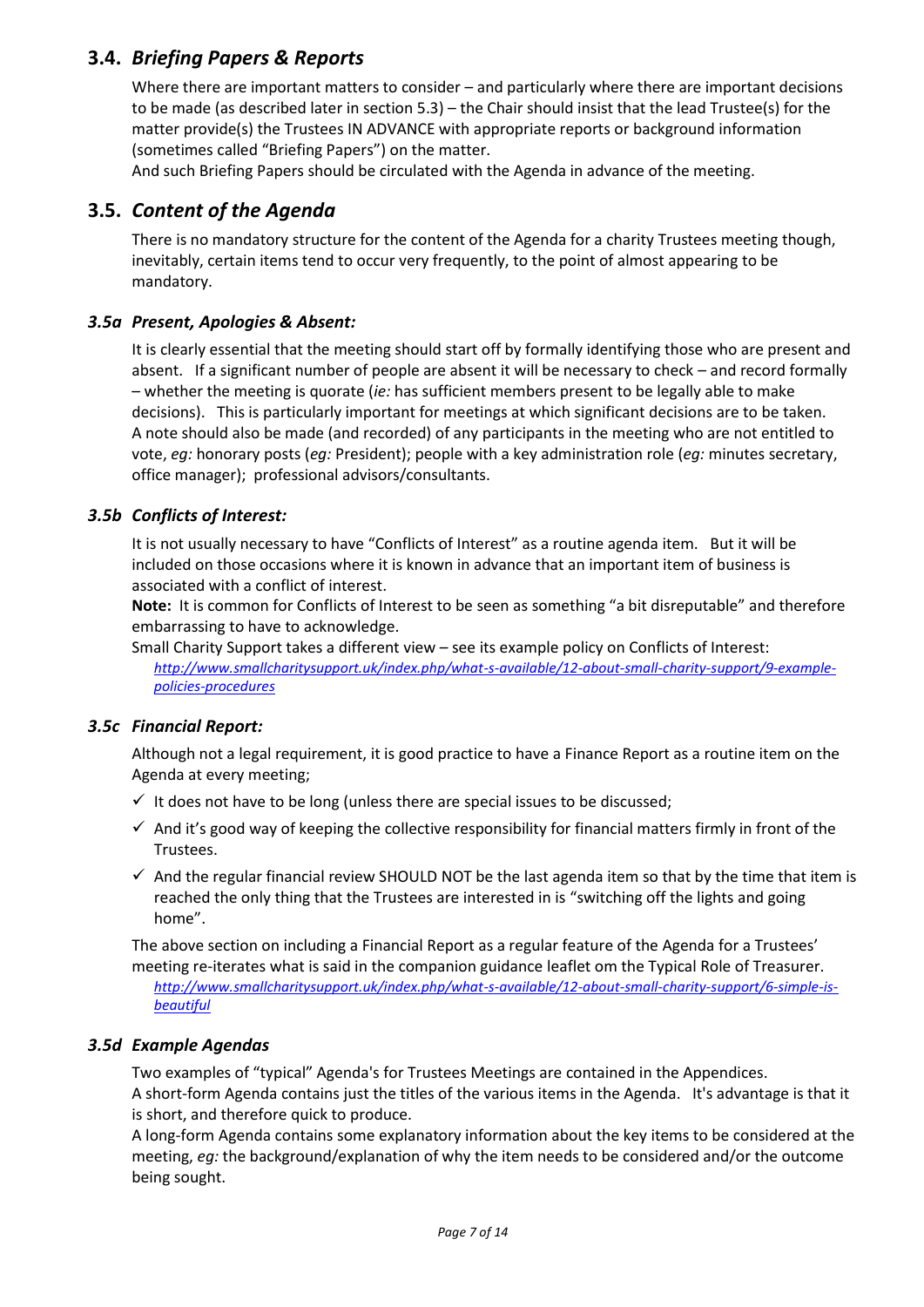The long-form agenda clearly takes more time and thought to produce but its principal advantage is that it encourages the participants to be much more focused on what the meeting is trying to achieve. It also provides an invaluable guidance on what the minutes of the meeting are likely to contain.

# <span id="page-7-0"></span>**4. Managing Meetings**

### <span id="page-7-1"></span>**4.1.** *Techniques for Managing Meetings*

There is a huge amount of material available on Group Dynamics – *ie:* how to chair/run meetings – from the esoteric academic to the pragmatic pundit. It's certainly one of those fields which has no shortage of self-proclaimed "experts" (see: *<http://www.cynical.ws/definition/expert>*).

So whilst there is merit in researching the internet for guidance on how to chair meetings, in doing so always remember the famous advice of Abraham Lincoln!



The following are not intended to be an exhaustive, or even definitive list of recommended reading on chairing and managing meetings – they are just a few from the huge list of "possibles" which have been found helpful to give you a "flavour" of what is available.

If you are in the process of setting up a new charity – and that includes setting up a new Board of Trustees – it is useful (particularly for the Chair) to have some insights into the way that groups learn to understand each other and work together. On useful bit of guidance can be found at:

**Is Your Gathering a Group or a Team?** *<http://managementhelp.org/groups/dynamics-theories.htm>*

An article on the stages that groups (*eg:* of Trustees) go through in establishing themselves (particularly useful if you are setting up a new charity).

**1. Forming:** Members first get together during this stage. Individually, they are considering questions like, "What am I here for?", "Who else is here?" and "Who am I comfortable with?"

**2. Storming:** During this stage, members are beginning to voice their individual differences, join with others who share the same beliefs, and jockey for position in the group.

**3. Norming:** In this stage, members are beginning to share a common commitment to the purpose of the group.

**4. Performing:** In this stage, the team is working effectively and efficiently toward achieving its goals.

And if the charity is lucky enough to have a diverse Board of Trustees with a variety of skills, points of view and personal characteristics it will fall to the Chair to hold together those differences of opinion and perspectives. There is a school of thought which thinks that progress within an organisation is only possible – *ie:* a charity can only be alive, dynamic and innovative – through the constructive discussion and resolution of differences of opinion amongst its governing body. Looking at it another way, it would be a very boring and dull Board of Trustees if they all held exactly the same view, never disagreed on anything and all decisions were made unanimously without the need for serious discussion.

Belbin identified & characterised 9 different ways in which people participate in meetings and contribute to (and sometimes hamper) the ways in which groups (like Boards of Trustees) reach agreement and make decisions. His theories can be found at:

**Belbin's Theories of Team Roles.** *<http://www.belbin.com/about/belbin-team-roles/>*

**Shaper:** The Shaper is a dynamic, outgoing member of the team; they are often argumentative, provocative and impatient.?

**Implementer:** Implementers get things done – they have the ability of transforming discussions and ideas into practical activities.

**Completer-Finisher:** The Completer/Finisher is a task-orientated member of the group and as their name implies they like to complete tasks.

**Coordinator/ Chairperson:** The Coordinator is often a calm, positive and charismatic member of the team. Coordinators take on leadership or chairperson roles by clarifying goals and objectives, helping to allocate roles, responsibilities and duties within the group. The Coordinator has excellent interpersonal skills, being able to communicate effectively with team members through good listening, verbal and non-verbal communication. **Team Worker:** The Team Worker helps by giving support and encouragement to the other members of the team. **Resource Investigator:** The Resource Investigator is a strong communicator, good at negotiating with people outside the team and gathering external information and resources.

**Plant:** The Plant is an intellectual and individualistic member of the team. The Plant is innovative and will suggest new and creative ways of problem solving within the team.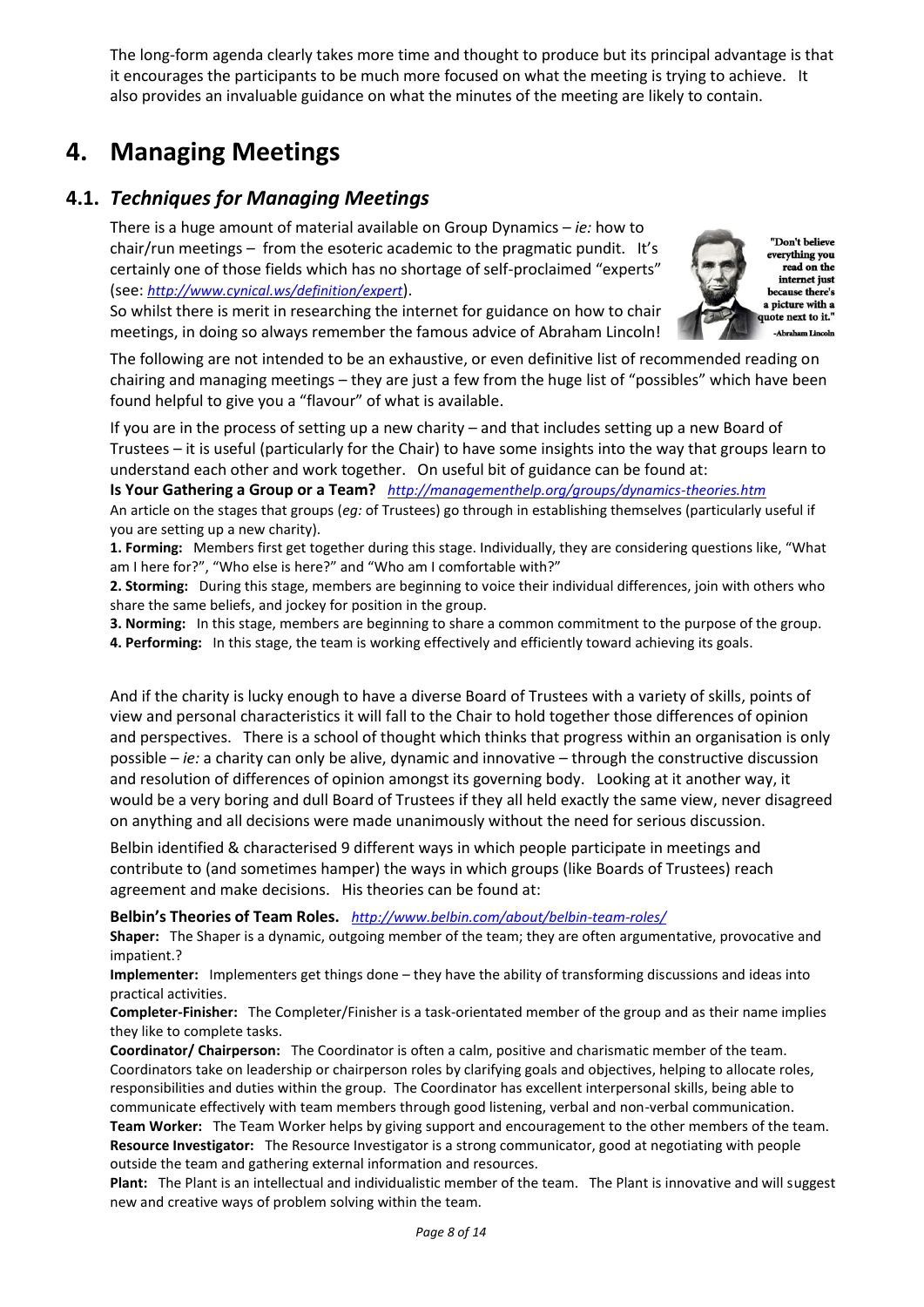**Monitor Evaluator:** The Monitor Evaluator is unlikely to get aroused in group discussions – they tend to be clever and unemotional, often detected from other members of the team. **Specialist:** The Specialist has expert knowledge in some area that is vital to the success of the group

Charles Handy was one of the better known gurus on management and group dynamics. One of his better-known publications, *"Inside Organisations: 21 Ideas for Managers"* (first published by the BBC in 1990) is a bit "long in the tooth" now, but still an interesting and "accessible" read.

## <span id="page-8-0"></span>**4.2.** *BEFORE you get to the Meeting*

Make sure you have read through the agenda (several times) so that you know what is coming up. This will enable you to "get a feel" for how long each item on the Agenda will take to consider/discuss and, therefore, which items need to be "kept under control" to ensure that discussion does not ramble on endlessly to limited benefit.

And it is important to have read through the minutes of at least the previous meeting (if not more) to ensure that all the action-points agreed at the last meeting have been dealt with. This, of course, should also have been done at the time of preparing the Agenda (and, where appropriate, people reminded of the action-points allocated to them so that they can report on them at the forthcoming meeting). Nothing undermines the credibility of a Chair more than constantly being "caught on the hop" because they are not "on the ball" with the items on the Agenda, particularly those brought forward from previous meetings.

So before the meeting the Chair should be clear which of the items on the Agenda are essentially: **"for information"** – *ie:* just informing participants of actions undertaken or progress made but requiring little discussion beyond responding to a few incidental questions;

**"for approval"** – consideration of essentially uncontentious items but which require the authorisation of the Trustees in order to proceed;

**"for decision"** – items of a more contentious nature that will require the Trustees to give serious consideration to the issues involved in order to reach a decision on how (if at all) the charity is to proceed with the issue in the best interests of delivering its charitable purposes for the public benefit; **"for consideration"** – items, usually of a more long-term, difficult or contentious nature relating to the charity's strategic goals and/or operational procedures. Such agenda items may just be a general consideration of the issues involved and the likely options for addressing those issues. If any decisions are involved they are more likely to be concerned with what actions need to be taken to clarify the issues/option to facilitate further discussion and decision rather than the final resolution of the issues

### <span id="page-8-1"></span>**4.3.** *Timing:*

The Chair should have clarified for him/her-self how long they think each item will take *(ie:* how everything can be fitted in and participants still get home at a reasonable time) and which are the most important items for prioritisation if time is running short.

Some Chairs like to have a timed agenda – *ie:* the time at which consideration of each agenda item will commence is set in advance. For this to be 100% effective the Chair has to be prepared to guillotine ruthlessly any agenda item which goes over it's allotted time.

But this can quickly become counter-productive if it makes the Chair appear to be inappropriately autocratic – and particularly if some Trustees feel that the Chair is using a "guillotine" to push through a particular viewpoint. Remember: unlike Company Chairs (who are often expected to "rule the roost"), under charity law the Chair of a charity has no greater powers than any other Trustee and therefore HAS NO AUTHORITY to guillotine a discussion that the majority of Trustees wish to be continued (as previously indicated at the end of section [2\)](#page-3-0).

But that does not mean that the Chair cannot "draw Trustees attention" to the fact that discussion on a particular agenda item appears to be "taking an inappropriate amount of time" – particularly if that is leaving insufficient time to deal with other items on the agenda. Indeed, such steering of the discussion is a key role for the Chair and can only be done effectively if the Chair has prepared thoroughly in advance of the meeting.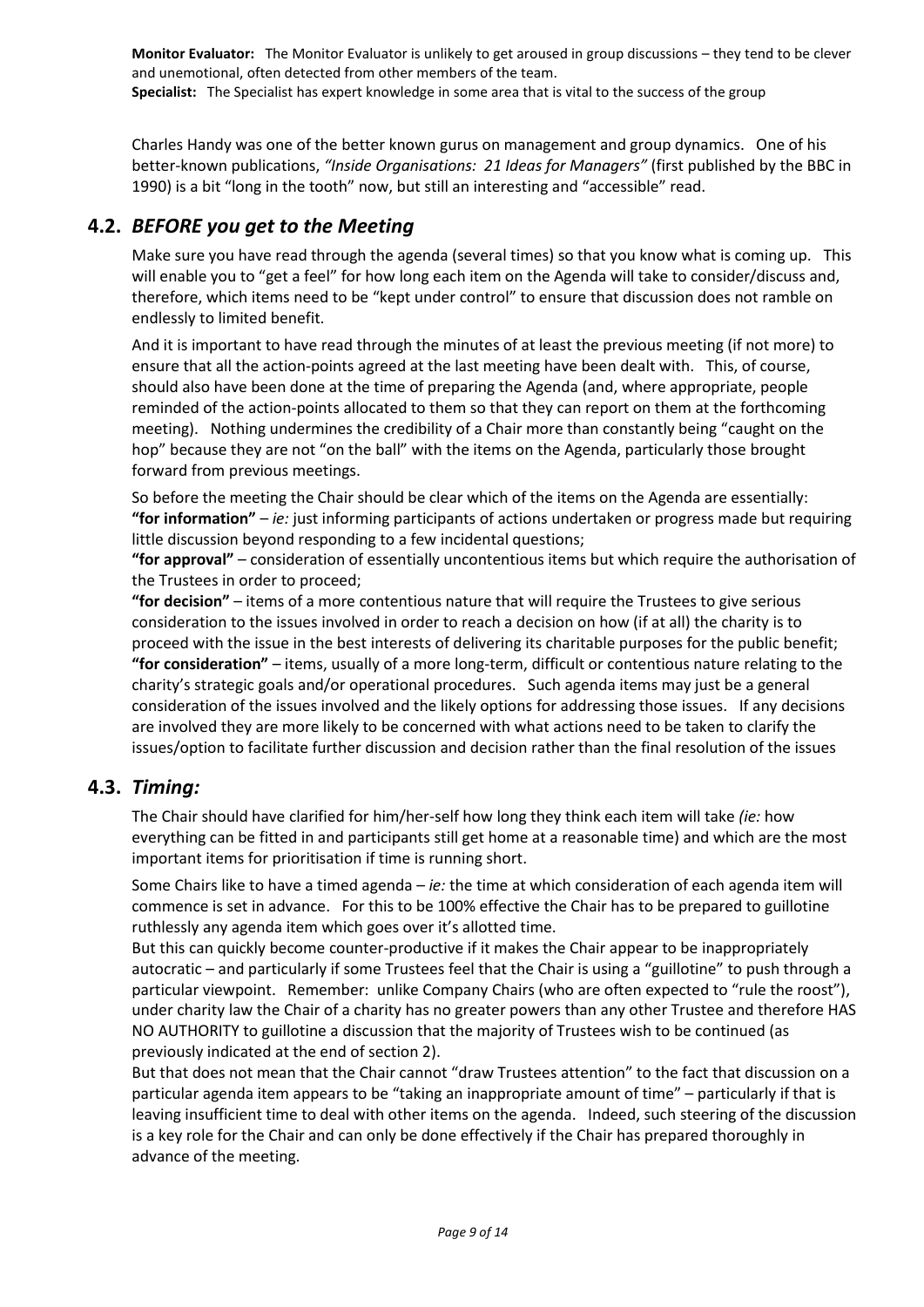# <span id="page-9-0"></span>**5. Running the Meeting**

# <span id="page-9-1"></span>**5.1.** *The role of the Chair is to ensure that:*

- the proceedings are conducted in an orderly and civilised manner;
- all participants are given a fair opportunity to present and justify their opinion or point of view (see point below on dealing with interrupters);
- no individual, or small group of individuals, is allowed to dominate the discussion, *eg:* by talking too long, or by constantly interrupting others;
- the opinions and points of view of all participants are treated reasonably and respectfully and their right to hold such opinions/views recognised, however much others might disagree with them;
- abusive or aggressive language is not allowed, and vulgar language is only allowed where the context specifically requires it.

## <span id="page-9-2"></span>**5.2.** *Keeping to the Agenda*

Having taken the trouble to prepare and circulate an Agenda for the meeting, and asking participants to give advance notice if they wish any items to be considered at the meeting which are not on the Agenda, the Chair should be firm in sticking with the circulated Agenda.

Of course, if there are good reasons why an important item could not have been notified in advance the Chair has discretion to allow it to be included.

A useful device is always to have "Declaration of Any Other Business" as the first item on the Agenda (even before approval of the Minutes of the previous meeting and "Matters Arising"). This provides an opportunity for anyone who has legitimate "last minute unannounced" business to raise to let that be known. And it allows the Chair to consider how the timing of the meeting (see item [4.3](#page-8-1) above) needs to be adjusted to allow the additional item to be accommodated or, when necessary (it DOES happen sometimes) makes it easier for the Chair to decline to accept "mischievous" attempts to "bulldoze" contentious items through at the last minute (as indicated in sectio[n 3.3a](#page-5-0)bove).

Keeping to the Agenda also helps to prevent discussion rambling on to other issues (which are either elsewhere on the Agenda or not on the Agenda at all). Such ramblings waste a lot of time, often leaving insufficient time to deal adequately with other important issues on the Agenda.

**And, more importantly, they are likely to result in the Chair losing the respect & support of the more organised & effective Trustees who get irritated by meetings which take a long time getting nowhere.**

### <span id="page-9-3"></span>**5.3.** *Making Decisions*

It sometimes gets over-looked that the reason for having Trustees' meeting is to make decisions about how the charity is being run and is going to continue to be run.

It's almost as easy to over-look the fact that decisions are taken at a variety of levels (of significance and importance) and, therefore, that the manner in which those decision are made, and recorded in the minutes of the meeting, must also vary appropriately.

But whatever the level of decisions being made, it is the responsibility of the Chair to ensure that the discussing, making and recording of decisions is carried out to "best practice" standards.

### <span id="page-9-4"></span>*5.3a Acknowledgement & Approval Decisions*

These are decision at the lowest level of significance and importance.

They are the decisions to confirm the normal routine and uncontentious actions of the charity. Examples include the approval of the minutes of a previous meeting; or the content of the monthly newsletter; or the Chair's expenses.

They rarely require anything more than a murmur of approval or nodding of heads round the table.

And they are similarly rather informally reported in the minutes of the meeting – *eg: "The minutes of the meeting on 01-April-2018 were approved"*.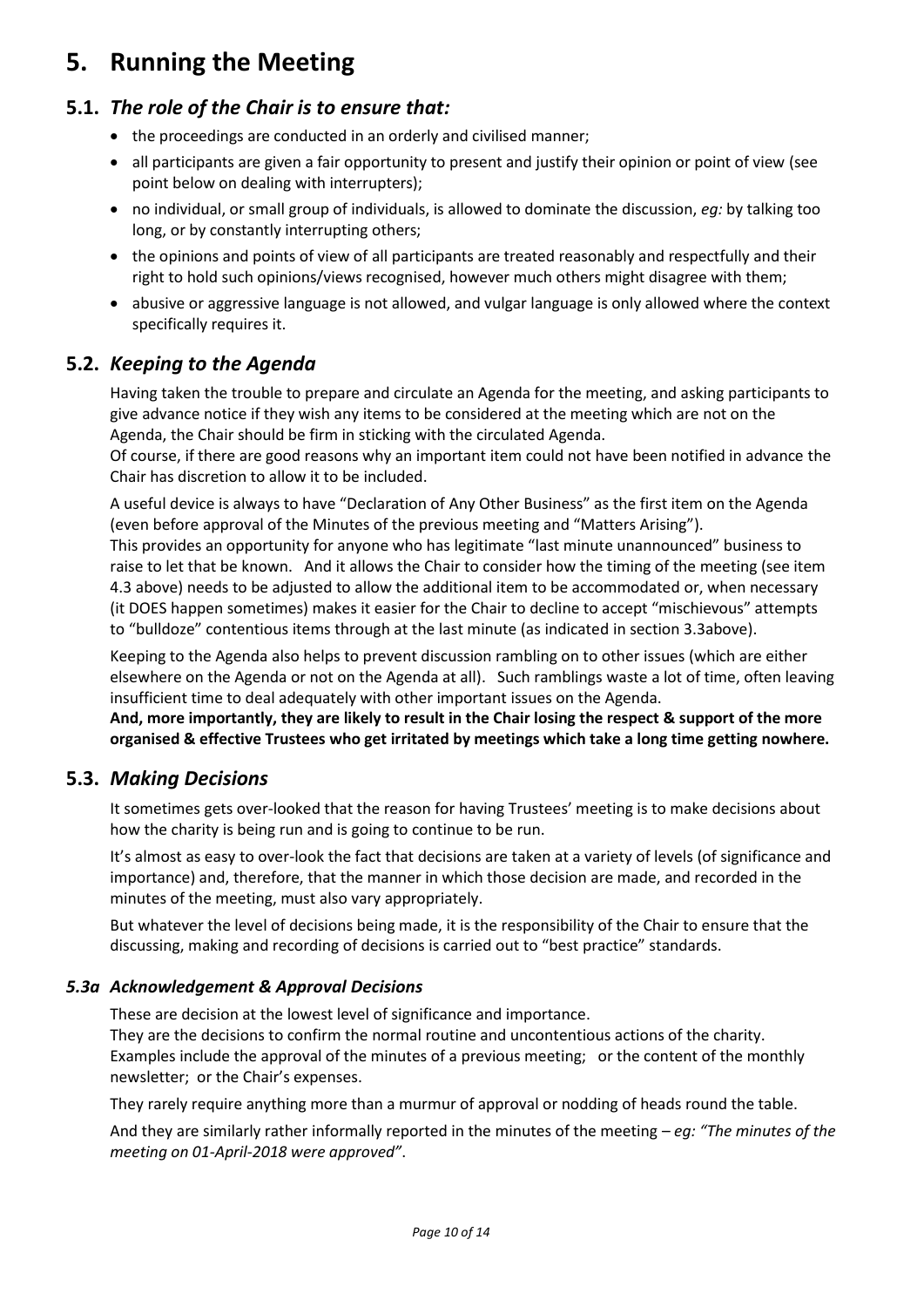#### <span id="page-10-0"></span>*5.3b Operational Decisions*

These are more important decisions about the running of the charity – *eg:* the purchase of new equipment; initiating a new project or expanding an existing one; taking on new staff.

However, while they may have a significant impact on the day-to-day running of the charity they will generally be within the charity's overall current strategic plan. Thus, even where significant costs/resources are involved they will generally still be within the overall budget for the current financial year, or may involve a re-allocation of available funds as priorities are adjusted. *ie:* these decisions do not significantly alter the strategic direction of the charity or have any legal implications.

The decisions will be formally recorded in the minutes of the Trustees meeting. But where there was general consensus on how the issue should be dealt with, and only minor differences of opinion on some items of detail, it may not be necessary to have a formal vote with the numbers for and against being recorded. In that case the minutes will simply record something like: *"The proposal to.........was approved nem con"* (*nem con* is an abbreviation for the Latin *"nemine contradicente"*, with nobody contradicting, *ie:* nobody disagreeing).

#### **But note that there is a small, but nevertheless non-trivial, distinction between recording a proposal as having been "unanimously" and having been agreed "***nem con"***.**

Recording the decision as having been made "unanimously" is used to make it clear that everybody at the meeting formally identified themselves as being in favour of the proposal.

By contrast, recording the decision as having been made "*nem con*" is used to make it clear that while not everybody voted in favour of the proposal, there was nobody who voted against it.

That is usually because, while not being positively in favour with what was being proposed, they did not object to the point where they wanted to prevent the proposal going through (or to be identified as objecting to the proposal).

But where there are serious disagreements with what is being proposed, the Chair will call for a formal vote on the proposal and the numbers voting for, against and abstaining will be formally recorded in the minutes (including the names of those objecting to the proposal if they wished to be so identified). In such cases the majority vote determines whether the decision made (or not made).

### <span id="page-10-1"></span>*5.3c Strategic and Legal Decisions*

These are decisions which either have a decisive impact on the strategic direction and activities of the charity or which are required to comply with legal requirements – *eg:* changes to the constitution; decisions to open/close/transfer bank accounts; major policy changes (*eg:* on reimbursing expenses); acceptance of a major grant; stopping a major project.

As such, although not a legal requirement, it is good practice for such decisions to be made by formal vote, with the numbers for/against/abstaining being recorded. And the Chair should also ensure that, immediately prior to voting, all the voting members present are absolutely clear on the exact detail of what they are being asked to vote on, *eg:* by the Chair reading out the exact wording of the decision being made. This vital to ensure that there can be no subsequent disagreement about the detail of what was decided and is particularly important where the original wording of the decision has been modified during the course of the discussion prior to the final vote.

### <span id="page-10-2"></span>**5.4.** *Recording Decisions*

While the recording of the meetings of the meeting may be delegated to a "minutes secretary" (who does NOT have to be a voting member of the Board of Trustees, Committee or group) it is generally regarded as being the responsibility of the Chair to "oversee" the recording of the minutes to ensure that they comply with best practice.

But whatever the level of the decision it is important that what was decided is properly recorded in the minutes of the meeting IN SUFFICIENT DETAIL to allow anyone who wasn't at the meeting to be absolutely clear what the decision was about.

In the case of operational, strategic & legal decisions the minute should record the exact wording of the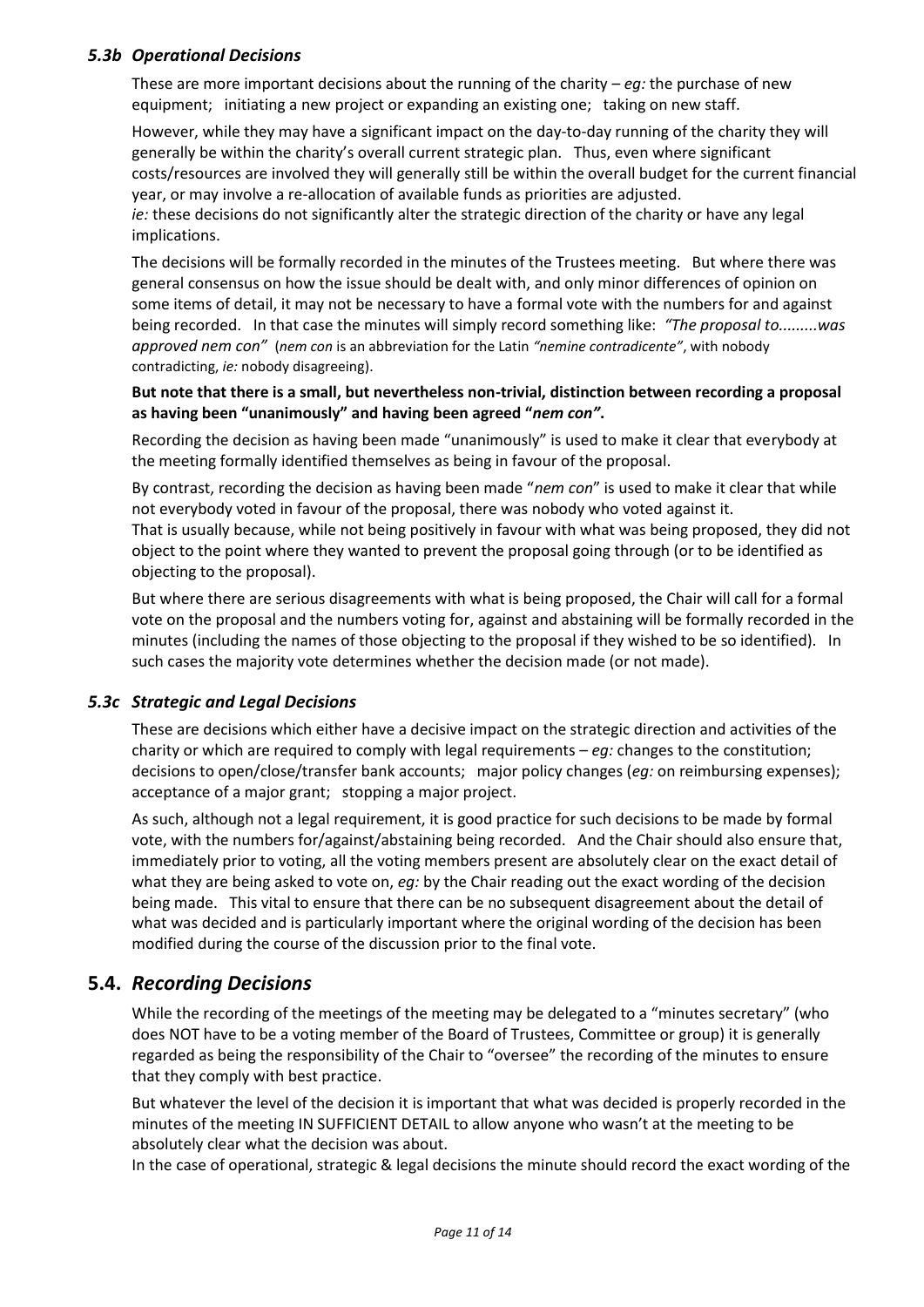decision made (*ie:* as read out by the Chair immediately prior to the decisive vote – see note above) along with an appropriate record of any vote, as indicated above.

For further guidance on minuting meetings see the leaflet "5 – A Minute Book" on the Small Charity Support website page "Starting a Small Charity":

*[http://www.smallcharitysupport.uk/index.php/what-s-available/12-about-small-charity-support/8-starting-a](http://www.smallcharitysupport.uk/index.php/what-s-available/12-about-small-charity-support/8-starting-a-small-charity)[small-charity](http://www.smallcharitysupport.uk/index.php/what-s-available/12-about-small-charity-support/8-starting-a-small-charity)*

### <span id="page-11-0"></span>**5.5.** *Dealing with the "reticent":*

Most committees and Boards of Trustees have their share of "the reticent" – people who come faithfully to meetings, appear to be reluctant to contribute, but nevertheless go away from the meeting feeling that they have been ignored and left out.

A good Chair will always be on the lookout for such people so that they can be encouraged to join the discussion – the sitting forward in their chair, attentive but not contributing; timidly starting to raise a hand to indicate a wish to speak and then quickly withdrawing it if somebody else starts to speak (see "Dealing with the interrupters" above). To make things more difficult, if asked if they want to say something they will often just hesitate or say "No".

As when dealing with "interrupters" (above), the Chair establishing an "informal list" of speakers can be very helpful tactic – "We haven't heard much from Bill, Mary & Jane, so in a moment I'm going to ask them for their comments". If the most reticent are put to the end of the list it gives them a little more time to think of something to say. More importantly, the "little list" approach avoids making the situation worse by embarrassing a timid person by making it appear that they have been singled out. If the group is quite small (*eg:* no more than the 5 or 6 Board of Trustees of a small charity) a regular feature of Board meetings could be the Chair saying "We'll just pause there for a moment to go round the table and get comments on where we've got to."

But, at the end of the day, trustees who regularly fails to make any constructive comments at Trustees' meetings when given the opportunity (and even if they are equally regular in actually attending) need to be discretely asked why they bother to be a Trustee at all and should perhaps stand down. "Dead wood" trustees (*eg:* those who "reticence is because they are only there because it "looks good on their CV") serve no useful purpose and can make life frustratingly difficult for those trustees who want to get on with things. (And that includes trustees who are only there because some think that having their name in the Annual Report adds "status" to the charity).

### <span id="page-11-1"></span>**5.6.** *Dealing with the "interrupters":*

People who are constantly interrupting to make their own points can be very difficult to deal with and seem completely unaware of how much they are irritating other participants who would also like to have an opportunity to contribute. It's not just about verbal butting in. Ostentatiously raising a hand to speak can be just as intimidating (*ie:* bullying) and inhibiting to others of a more modest disposition, making them reticent to indicate their own wish to speak.

One useful trick is to establish an "informal list" of speakers. So if John is constantly trying to butt in and the chair has noticed that others more timid also want to speak are getting side-lined, an approach like "Thank you John, we'll take your comments after we've heard from Bill, Mary & Jane" can be useful. Acknowledging John's wish to speak in this way both defuses any claim he might try to make of being ignored and makes his constant trying to "butt in and hog the floor" more apparent to all – hopefully including himself.

But, for the more "thick skinned and determined" interrupter, the Chair really does have to be equally firm and determined with a rebuke like "Sorry John, but you have spoken several times already. We must let others have their say!".

# <span id="page-11-2"></span>**6. The Link Between Trustees & Staff**

*"Following a Trustees' meeting the role of the Chair is to ensure that the decisions of the Board are appropriately communicated (and, where necessary, explained) to the charity's administration and operational teams for them to implement".*

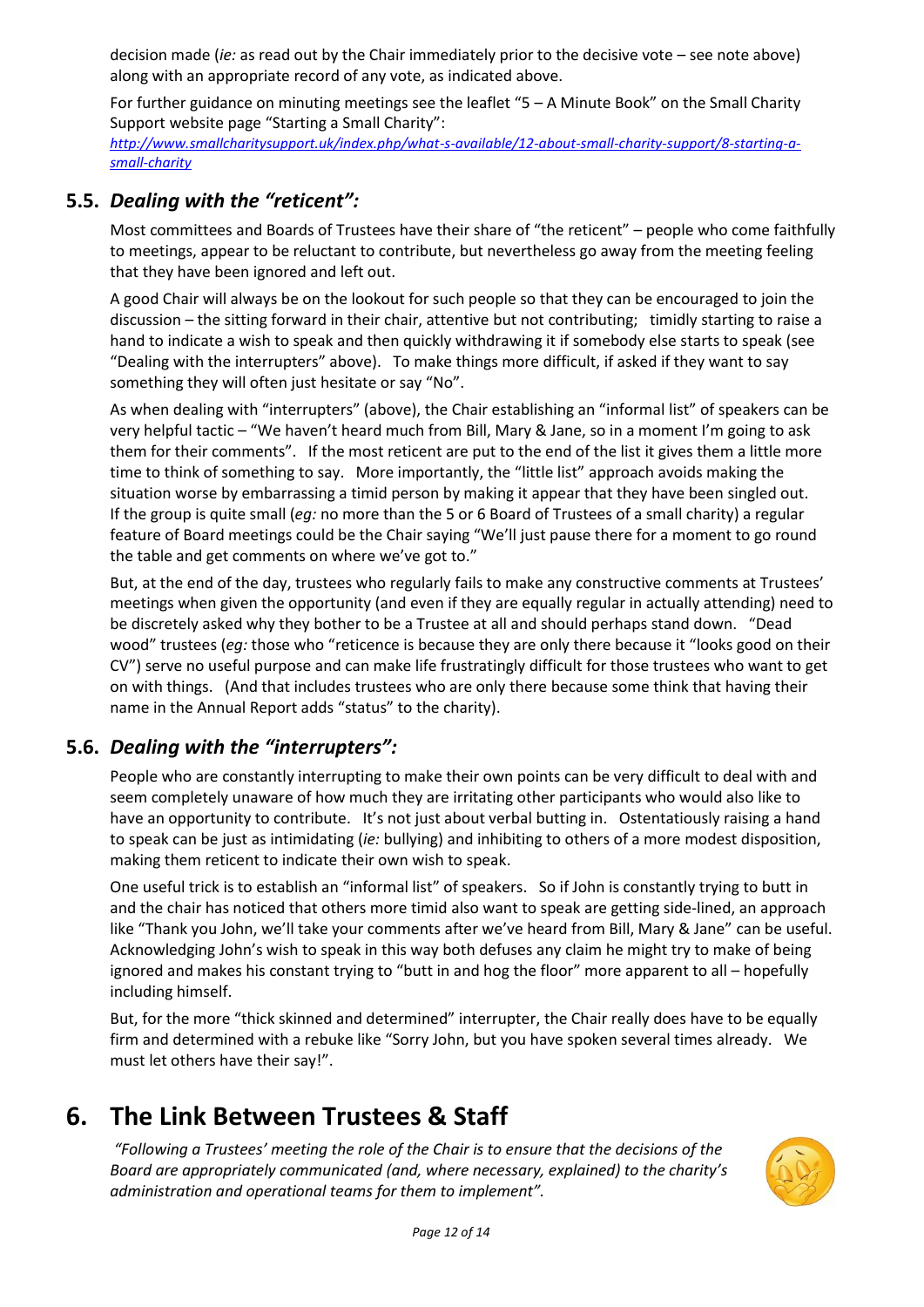This might be fine for a large charity which can afford to have "administration and operational teams" to deliver the charity's activities.

But for the typical small charity, where it is the Chair and some (not always all) of the Trustees which ARE the administration and operational teams which have to implement their own decisions, it is often the Chair who takes the lead in going out and implementing on a day-to-day basis the decisions made by the Trustees.

But, whatever the size of the charity, the Chair is undoubtedly looked-to to set the lead on promoting not just the charity's objects but also its vision, mission and values to the charity's Trustees, volunteers & staff as they implement the decisions made by the Trustees.

No organisation can work effectively and efficiently if those contributing to its activities don't understand where, how and why their individual contribution fits into the organisation's overall plan. In large charities that responsibility for communication and co-ordination can be delegated to the Chief Executive Officer and Executive Team – but in small charities it is usually "the head cook and bottle washer" (*ie:* the Chair) who also has to take the lead in ensuring that all those associated with the charity – Trustees, volunteers, staff, supporters – know what is expected of them.

## <span id="page-12-0"></span>**6.1.** *Line-Management of Staff (and Volunteers)*

All paid staff are legally entitled to have a written Job Description and an identified Line Manager (*ie:* the person in the organisation to whom they are accountable for the performance of their duties).

In small charities the Line Manager for paid employees will often be the Chair. But it doesn't have to be – provided that the person(s) taking on line management roles are clearly identified across the whole of the charity.

There are no similar legal requirements for volunteers as, being unpaid, there is no contractual (*ie:* legal) relationship between the charity and the volunteer. But it is nevertheless regarded as good practice for volunteers also to have a job description and a person to whom they are "accountable" for the proper performance of the commitments that they have undertaken. In small charities, the "line manager" for volunteers is often called the "Volunteer Co-ordinator".

A more formalised management of volunteers is particularly important when volunteers take on commitments which have a specific operational role in the running of the charity. *eg:* ensuring that the venues used by the charity are open and available at the times required for the charity's activities – and are properly closed and secured when the activities have been completed; acting as leaders or stewards at charity activities. In such cases, failure by volunteers to honour their commitments can have significant negative impacts on the activities and credibility of the charity. Having a job description and line manager does not provide anything like the same level of redress against "independent" volunteers who frequently fail to honour their commitments (see next section) as it does with paid employees. But it can make it easier to manage, by making it clear where and why the problems are occurring.

UK employment law is notoriously complex and, at times, can feel uncomfortably biased in favour of the employee against the employer. Charities which are, or think they might be, experiencing Human Resources issues in the form of conflicts over employment issues should urgently seek appropriately qualified professional advice.

Small Charity Support has no appropriately qualified legal resources to be able to provide any professional advice or opinion in complex areas such as employment law – and none of its guidance literature (including this leaflet) should be taken as a definitive statement of the relevant law. But there are other charity support organisations which might be able offer links to appropriately qualified professions (in some cases with a *pro bono* introductory consultation).

 Small Charities Coalition: *<https://www.smallcharities.org.uk/resources/>* Foundation for Social Improvement: *<https://www.thefsi.org/general-resources/>* NCVO: *<https://www.ncvo.org.uk/practical-support/trusted-suppliers/supplier-list>*

Or look on the NACSA website: *<https://navca.org.uk/find-a-member-1>*

to see if there is a local Voluntary Service support group in your area which could put you in touch with appropriate professional advice.